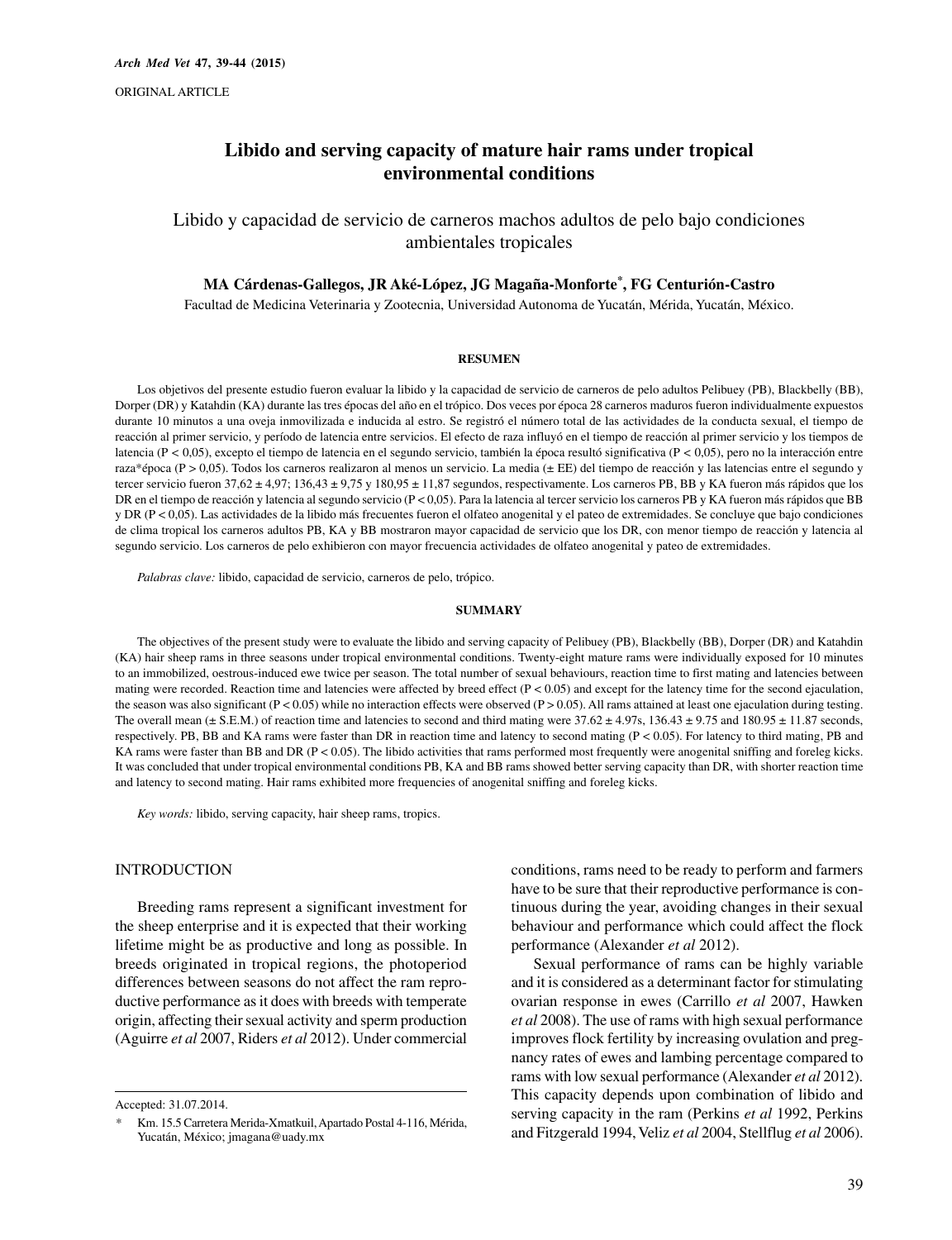It is very important to evaluate the sexual behaviour; therefore, several procedures to measure sexual performance in rams have been developed (Álvarez-Córdoba *et al* 1999, Ibarra *et al* 1999, Snowder *et al* 2002, Stellflug and Berardinelli 2002, Kridli *et al* 2007, Stellflug *et al* 2008). However, these procedures are difficult to conduct due to required labour, time and significant number of synchronized females (Katz 2008, Alexander *et al* 2010).

Sheep production in the tropical regions of Mexico is based on hair sheep breeds, mainly Pelibuey and Blackbelly with the recent introduction of Dorper and Katahdin, although they are hair sheep breeds they do not have tropical origin. All of these breeds apparently are well adapted to the tropical environmental conditions of high ambient temperature, humidity and rainfall, where it has been demonstrated that hair rams express adequate levels of good quality semen and sexual behavior throughout the year (Godfrey *et al* 1998, Aguirre *et al* 2007, Cardenas-Gallegos *et al* 2012). Unfortunately, information about sexual performance of hair rams is scarce due to non-existent or rarely conducted sexual performance tests as a consequence of unknown or inadequate ram management by breeders. Therefore, the aim of the present study was to evaluate libido and serving capacity of mature Pelibuey, Blackbelly, Dorper and Katahdin rams during the three seasons of the year under tropical conditions.

# MATERIAL AND METHODS

This study was carried out in the central region of Yucatan, Mexico (89º 37' W longitude and 20º 58' N latitude; 9 m altitude). The predominant climate is tropical warm sub-humid (AW0) with summer rains. The annual temperature ranges from 26 to 27.8 ºC; humidity ranges from 63 to 83 % and rainfall from 940 to 1132 mm (Orellana *et al* 2009).

#### ANIMALS AND SEASONS

Twenty eight healthy, mature and purebred Pelibuey (PB;  $n = 7$ ), Blackbelly (BB;  $n = 6$ ), Dorper (DR;  $n = 8$ ) and Katahdin (KA;  $n = 7$ ) rams were used from March 2010 to February 2011. At the beginning of the study, all animals had previous experience both with breeding ewes and for semen collection, also their breeding soundness were evaluated, with a mean ( $\pm$  S.E.M.) age of 3.4  $\pm$  0.3 years old and body condition of  $3.6 \pm 0.4$  points (scale 0-5 described by Russell (1984). All males were housed individually and fed with chopped grass (*Cynodon nlemfuensis*), concentrate with 14 % crude protein and free access to water and mineral supplement.

According to annual rainfall and temperature in the region (Flores and Espejel 1994), as well as reproductive activity of hair ewes in tropic (Porras *et al* 2003, De la Isla *et al* 2010), three seasons were considered. The hotdry season (spring to early summer corresponding from March to June) considered as lower reproductive period, the hot-humid (late summer to early autumn from July to October) considered as transitional reproductive period and the fresh-humid (winter from November to February) considered as higher reproductive period were used.

#### RAM EVALUATIONS

All rams used had experience on artificial vagina ejaculation. In the middle of each season, the sexual performance test was conducted by exposing the rams individually to a restrained (held by an operator), oestrous-induced ewe for 10 minutes, in a 4 m x 4 m pen, twice at 10-day interval. As the rams used had previous experience in the management of artificial vagina, the presence of the human operator did not influence negatively on the sexual behavior of the ram and its interaction with the restrained ewe. During each test, the number of anogenital sniffing, flehmen, foreleg kicks, mounts and mating (mounts with ejaculations) was recorded. Time from the introduction of the ram and his first mating (reaction time) and latency (refractory period) between the first and second and between the second and third mating were recorded. At no time rams were allowed to copulate the exposed ewes, first due to health reasons and secondly because studies such as Aguirre *et al* (2007) and Cárdenas-Gallegos *et al* (2012), show that this method of assessment does not affect sexual behaviour of rams. It was considered as mating when rams mounted, penetrated and ejaculated into an artificial vagina. The artificial vagina was placed on the right side of the ewe at the height of the vulva and just as the ram was to penetrate, with the help of the operator's hand, the penis was diverted into the artificial vagina and the ejaculation was performed. Semen characteristics of these rams were reported by Cárdenas-Gallegos *et al* (2012).

Ewe oestrus induction/synchronization was performed by inserting an intravaginal sponge (Chronogest®; Intervet Lab) and at its removal (12 days later) 250 IU of equine chrorionic gonadotropin (Folligon®; Intervet Lab) was applied. Oestrus behaviour was detected with the aid of vasectomised teaser rams, which were introduced 12h later and only ewes that allow mounting were used; the mean of oestrous duration was 35.1 h.

#### STATISTICAL ANALYSES

Data were analysed as repeated measures ANOVA, using PROC MIXED (SAS Institute, Cary, NC, Version 9.1). The model included the effects of breed, season, breed x season interaction and the residual, the effect of ram within breed was considered as repeated. Least squares means and their least square differences were used for the comparison of breed and season effects on reaction time and latencies (after subtracting the restraint time) between the first and second mating and between the second and third mating. The average of libido activities was considered as the sum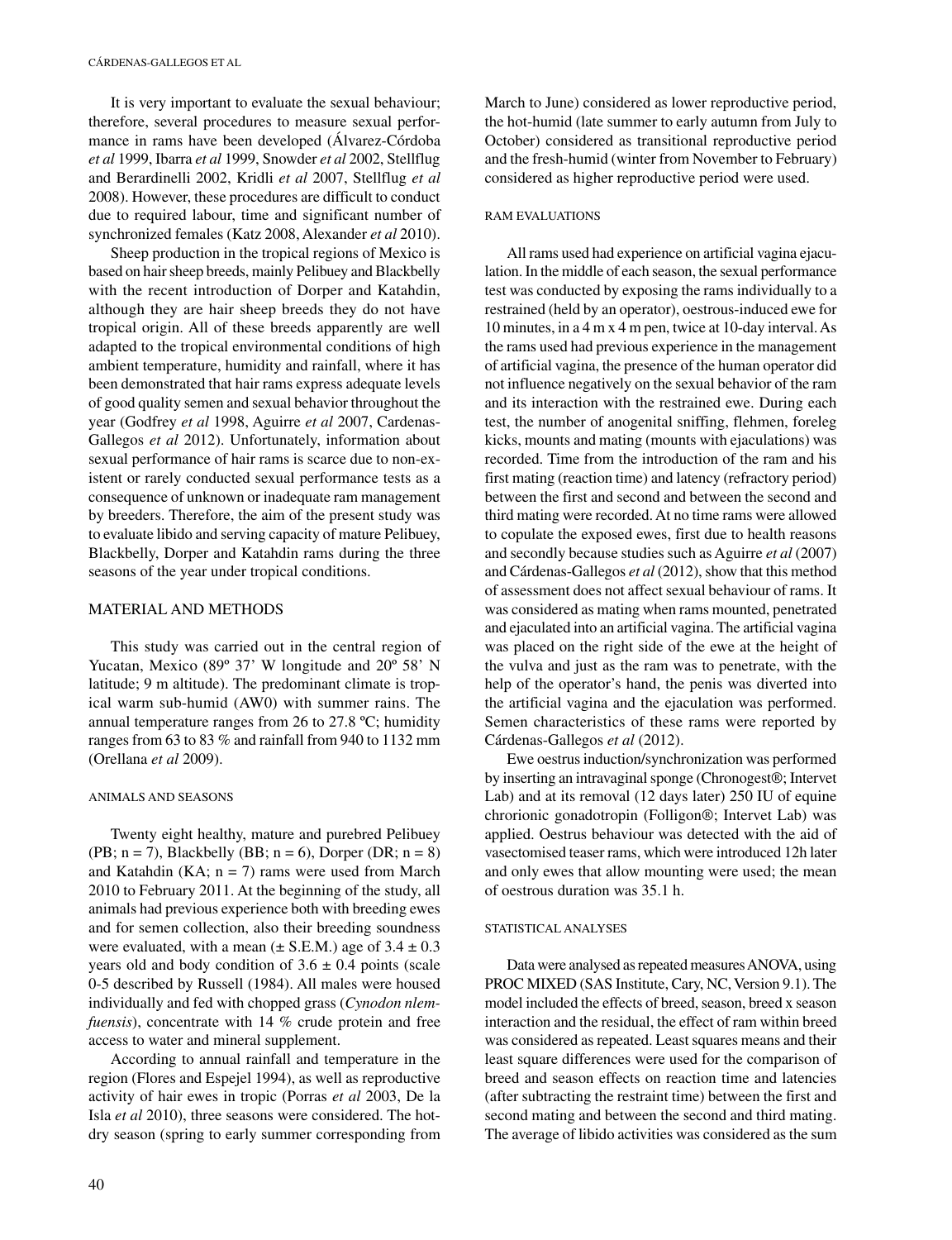of anogenital sniffing, flehmen, foreleg kicks, mounts and mating (mount with ejaculation).

# **RESULTS**

All rams attained at least one ejaculation during testing throughout seasons. Breed and season were significant  $(P < 0.05)$  for the traits evaluated with exception of latency to second ejaculation. There was no interaction breed x season effect  $(P > 0.05)$  for any trait measured. The overall mean and standard error of reaction time and latencies between mating in the four hair sheep breeds and in the three seasons are shown in table 1. Black Belly, Pelibuey and Katahdin rams performed the first mating faster and had shorter latency to second mating than Dorper ( $P < 0.05$ ), with a difference of 31 and 109 seconds, respectively. For third mating, PB and KA rams had shorter latency than BB and DR ( $P < 0.05$ ), with a difference of 61 seconds.

The libido activities summed by breed and season is shown in table 2. It is noticed that anogenital sniffing and foreleg kicks had more frequency in the four hair breeds during testing, except foreleg kicks during first mating. Also, as shown in table 2, the Dorper breed had lower Flehmen, foreleg kicks and mating  $(P < 0.05)$  and higher mount activities than PB, DD and KA breeds and this behavior was similar during all seasons.

### DISCUSSION

In this study, even though all rams in all seasons had at least one service during the 10 minutes assessment, PB, BB and KA rams performed three mating more frequently during

the 10 minutes assessment than DR, which might suggest a better sexual performance of these breeds. Schoeman *et al* (1987) demonstrated that DR rams range from 1.6 to 2.9 mates during 1 h tests. This could explain the low percentage of rams that completed three mating during 10 minute tests and the differences found in this study.

Although differences were found in reaction time in the four breeds, the overall mean of  $37.62 \pm 4.89$  seconds is within the reported range of 20 to 59 seconds in several sheep breeds (Zenchak *et al* 1988, Kheradmand and Babaei 2006, Aguirre *et al* 2007) and is shorter than the average mentioned for mature hair rams (Chi *et al* 2009), young hair rams (Godfrey *et al* 1998, Lezama *et al* 2003), yearling Targhee rams (Price *et al* 1991) and for local wool breeds (Pimentel *et al* 2005). In relation to second and third mating, the overall mean of  $136.43 \pm 9.13$  and  $180.95 \pm 11.46$  seconds, respectively, is similar with the results of Chi *et al* (2009), but is lower than results reported in yearling Katahdin rams (Lezama *et al* 2003) and for local wool breeds (Pimentel *et al* 2005). These variable results in reaction time and latencies might be due, in part, to differences between individuals and to serving capacity of younger rams used in the cited studies. The difference in serving capacity of mature rams could be a consequence a greater degree of sexual experience (Price *et al* 1991).

On the other hand, PB, BB and KA rams had shorter latency to second mating compared to DR rams, with a difference of 90 seconds ( $P < 0.05$ ). To third mating, PB and KA rams had shorter latency compared to BB and DR rams ( $P < 0.05$ ) with a difference of 84 seconds. These results suggest that PB and KA rams, after completing two ejaculations in a shorter period of time, are more active

Table 1. Mean values ( $\pm$  SEM) of reaction time and latencies between mating in rams of four hair sheep breeds and in the three seasons studied.

|  |  | Medias ( $\pm$ EE) para el tiempo de reacción y latencias entre servicios en los carneros de cuatro razas y tres épocas estudiadas. |
|--|--|-------------------------------------------------------------------------------------------------------------------------------------|
|--|--|-------------------------------------------------------------------------------------------------------------------------------------|

|              |      | Reaction time<br>$(s)^*$<br>Tiempo de reacción<br>(s) | Latency to second mating<br>(s)<br>Latencia al segundo<br>servicio (s) |                               | Latency to third mating $(s)$<br>Latencia al tercer<br>servicio (s) |                                  |
|--------------|------|-------------------------------------------------------|------------------------------------------------------------------------|-------------------------------|---------------------------------------------------------------------|----------------------------------|
| <b>Breed</b> |      |                                                       |                                                                        |                               |                                                                     |                                  |
| <b>PB</b>    | (42) | $33.28 \pm 9.68^{\circ}$                              | (41)                                                                   | $109.10 \pm 17.35^{\text{a}}$ | (31)                                                                | $133.47 \pm 20.16^a$             |
| <b>BB</b>    | (34) | $23.03 \pm 10.77^{\circ}$                             | (32)                                                                   | $105.30 \pm 19.66^{\circ}$    | (26)                                                                | $217.36 \pm 22.01^b$             |
| DR           | (48) | $59.95 \pm 9.06^b$                                    | (38)                                                                   | $218.59 \pm 18.28^b$          | (13)                                                                | $218.14 \pm 31.29^b$             |
| KА           | (42) | $28.80 \pm 9.68^{\circ}$                              | (39)                                                                   | $112.95 \pm 17.79^{\circ}$    | (27)                                                                | $179.96 \pm 21.59$ <sup>ab</sup> |
| Season       |      |                                                       |                                                                        |                               |                                                                     |                                  |
| Hot-dry      | (54) | $48.30 \pm 8.58^{\circ}$                              | (46)                                                                   | $136.96 \pm 16.44^a$          | (31)                                                                | $158.81 \pm 20.57^{\rm b}$       |
| Hot-humid    | (56) | $32.43 \pm 8.40^{ab}$                                 | (52)                                                                   | $131.69 \pm 15.43^a$          | (32)                                                                | $195.46 \pm 20.54$ <sup>ab</sup> |
| Fresh-humid  | (52) | $28.07 \pm 8.74^b$                                    | (52)                                                                   | $140.81 \pm 15.56^a$          | (34)                                                                | $207.42 \pm 19.40^a$             |

(s)\* seconds

Values included into the parenthesis correspond to the number of mating performed.

Values with different superscripts  $(a,b)$  in the same column, indicate a statistical difference between breeds or season ( $P < 0.05$ ).

Valores con diferente literal (a,b) en la misma columna indican diferencia estadística entre razas o épocas (P < 0,05).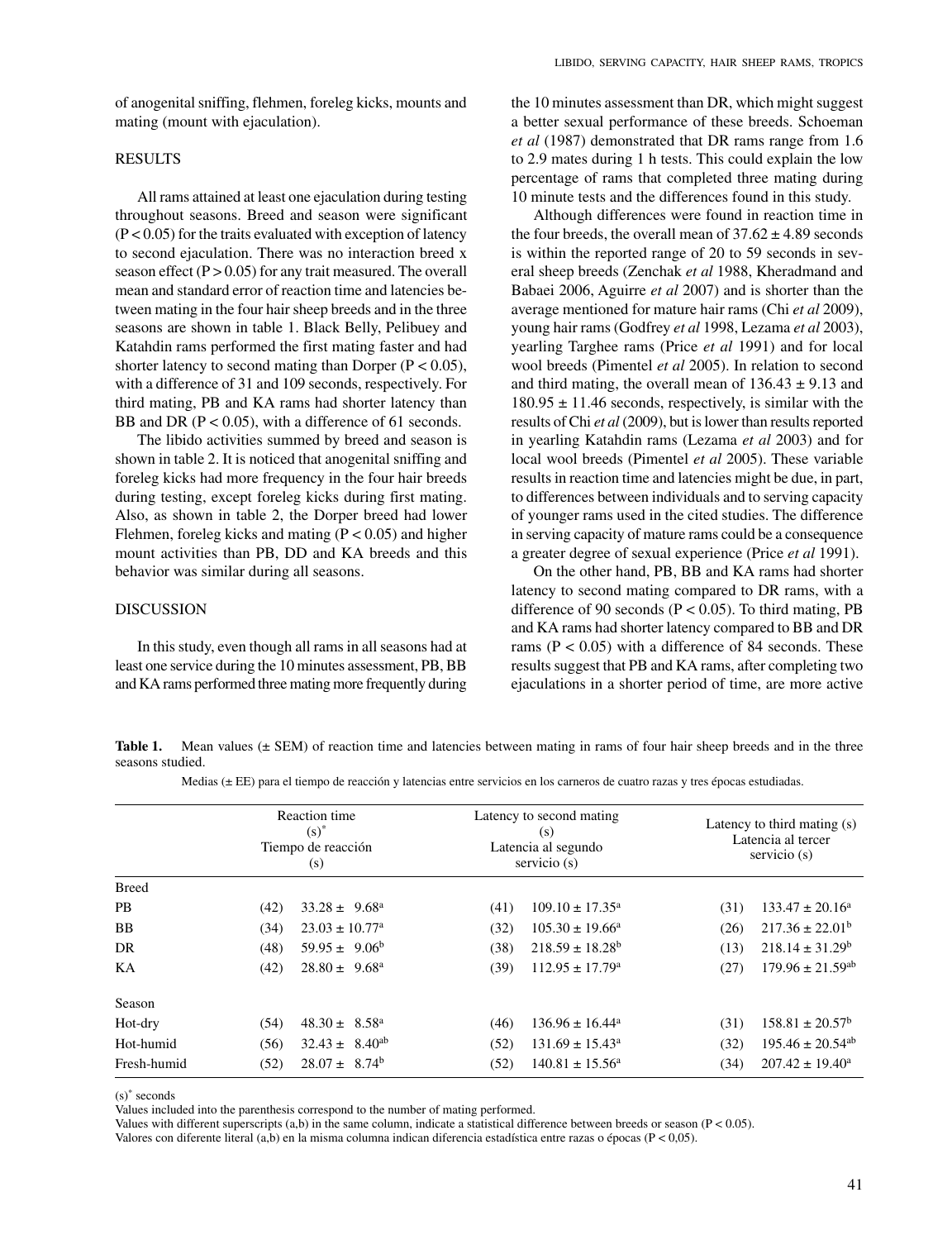| Trait               | Season          |                 |                 |                    |
|---------------------|-----------------|-----------------|-----------------|--------------------|
|                     | Hot-dry         | Hot-humid       | Fresh-humid     | Average            |
| Anogenital sniffing |                 |                 |                 |                    |
| PB                  | $6.78 \pm 4.38$ | $4.57 \pm 3.56$ | $4.35 \pm 2.40$ | $5.23 \pm 3.63ab$  |
| B <sub>B</sub>      | $6.66 \pm 2.14$ | $5.83 \pm 3.04$ | $5.50 \pm 3.34$ | $6.0 \pm 2.84a$    |
| DR                  | $4.62 \pm 2.84$ | $3.56 \pm 2.82$ | $4.06 \pm 3.15$ | $4.08 \pm 2.91b$   |
| KА                  | $5.35 \pm 3.95$ | $4.78 \pm 2.57$ | $7.71 \pm 3.56$ | $5.95 \pm 3.56a$   |
| Flehmen             |                 |                 |                 |                    |
| PB                  | $1.35 \pm 1.49$ | $0.07 \pm 0.26$ | $0.71 \pm 1.38$ | $0.71 \pm 1.27a$   |
| <b>BB</b>           | $0.50 \pm 0.79$ | $0.91 \pm 1.16$ | $0.83 \pm 0.71$ | $0.75 \pm 0.90a$   |
| DR                  | $0.18 \pm 0.54$ | $0.06 \pm 0.25$ | $0.56 \pm 1.15$ | $0.27 \pm 0.76b$   |
| KA                  | $0.28 \pm 0.61$ | $0.0 \pm 0.0$   | $1.0 \pm 1.70$  | $0.71 \pm 1.27a$   |
| Foreleg kicks       |                 |                 |                 |                    |
| PB                  | $2.0 \pm 1.61$  | $4.07 \pm 5.21$ | $5.57 \pm 7.55$ | $3.88 \pm 5.45a$   |
| BB                  | $1.58 \pm 2.23$ | $3.58 \pm 5.83$ | $3.58 \pm 4.60$ | $2.91 \pm 4.45$ ab |
| DR                  | $1.43 \pm 2.87$ | $1.50 \pm 2.75$ | $1.0 \pm 1.21$  | $1.31 \pm 2.36b$   |
| KA                  | $3.50 \pm 2.34$ | $3.35 \pm 2.53$ | $6.0 \pm 4.05$  | $4.28 \pm 3.24a$   |
| Mounts              |                 |                 |                 |                    |
| PB                  | $2.50 \pm 2.76$ | $3.85 \pm 4.75$ | $1.64 \pm 3.22$ | $2.66 \pm 3.70a$   |
| BB                  | $1.08 \pm 2.21$ | $1.08 \pm 1.44$ | $0.66 \pm 1.43$ | $0.91 \pm 1.69b$   |
| DR                  | $3.25 \pm 7.13$ | $3.87 \pm 4.44$ | $2.75 \pm 3.67$ | $5.20 \pm 2.06a$   |
| KА                  | $0.78 \pm 1.36$ | $0.50 \pm 0.85$ | $0.85 \pm 1.56$ | $1.27 \pm 2.57$    |
| Mating              |                 |                 |                 |                    |
| PB                  | $2.71 \pm 0.46$ | $2.78 \pm 0.42$ | $2.64 \pm 0.63$ | $2.71 \pm 0.50a$   |
| ${\bf BB}$          | $2.25 \pm 1.21$ | $2.66 \pm 0.65$ | $2.75 \pm 0.45$ | $2.55 \pm 0.84a$   |
| DR                  | $1.93 \pm 0.77$ | $2.06 \pm 0.57$ | $2.18 \pm 0.75$ | $2.06 \pm 0.69$    |
| KA                  | $2.50 \pm 0.75$ | $2.57 \pm 0.64$ | $2.64 \pm 0.49$ | $2.57 \pm 0.63a$   |

**Table 2.** Average ( $\pm$  SEM) of sexual behaviours of hair sheep breeds during 10 minute tests during the seasons of study. Promedios (± SEM) de la conducta sexual en ovinos de pelo durante los 10 minutos de la prueba en las tres épocas de estudio.

 $PB = Pelibuey$ ;  $BB = Black Belly$ ;  $DR = Dorper$ ;  $KA = Katahdin$ 

Values with different superscripts  $(a,b)$  in the same column, indicate a statistical difference  $(P < 0.05)$ .

Valores con diferente literal (a,b) en la misma columna indican diferencia estadística (P < 0,5).

and able to perform more matings. Consequently, more oestrous ewes could be mated in shorter time, improving the flock fertility when breeding intensity would be required. This was demonstrated with the use of higher performing rams that increased the pregnancy rate, supporting studies by Barwick *et al* (1989), Perkins and Fitzgerald (1994) and Snowder *et al* (2002). However, further experiments should be conducted to clarify this breed effect on serving capacity of hair rams.

In relation to the sexual activities, in this study, more frequency of anogenital sniffing and foreleg kicks was observed and was similar among the seasons studied. These behaviours are considered as libido activities that males use in order to determine the sexual receptivity of females (Price *et al* 1992, Ungerfeld and Gonzalez 2008). These sexual behaviours are indicative of hair sheep (Godfrey *et al* 1998) and other breeds (Kridli *et al* 2007). All hair rams exhibited a full repertory of sexual behaviour throughout the three seasons. However, Dorper rams showed lower number of sexual activities, except the number of mounts compared to the other breeds evaluated. There are several factors that could affect the libido and serving capacity of males. These factors result in a great variation of sexual performance of rams: season of year, breed differences, individual rams, previous breeding experience, method of restraint of ewes and age (Katz *et al* 1988, Zenchak *et al* 1988, Mandiki *et al* 1998, Advi *et al* 2004, Dickson and Sanford 2005, Aguirre *et al* 2007, Marai *et al* 2008).

In conclusion, under tropical environmental conditions PB, BB and KA rams had a better serving capacity than DR, demonstrating a higher sexual performance of these breeds. The rams, evaluated in this study, exhibited a full repertory of libido behaviour throughout the seasons and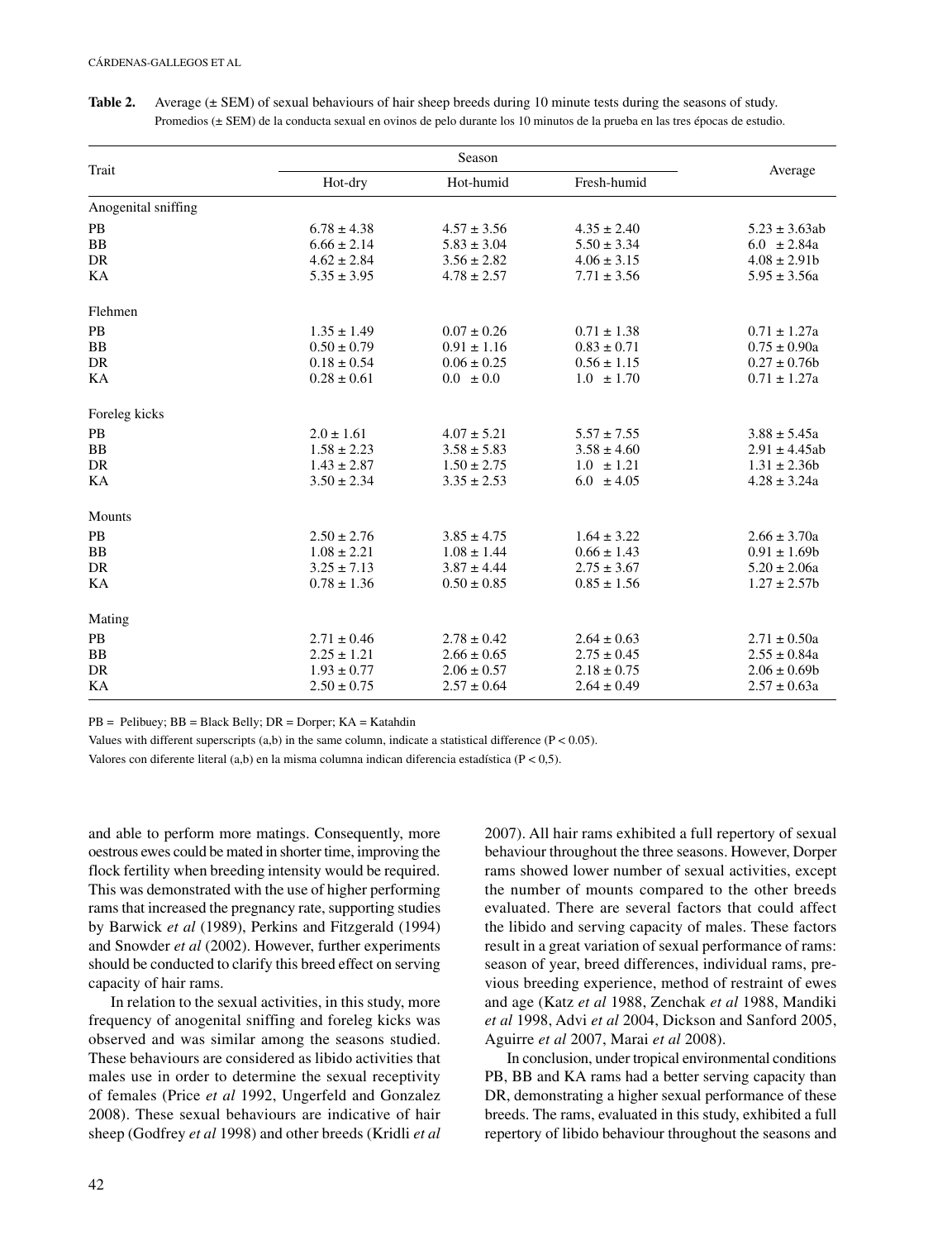anogenital sniffing and foreleg kicks were more frequent. This, along with a good reproductive capacity, would mean a greater number of ewes served and impregnated in shorter time. However, it is necessary to conduct more studies in order to evaluate the reproductive performance of hair rams in presence of groups of oestrous ewes under tropical conditions.

#### ACKNOWLEDGEMENTS

The authors would like to thank local breeders for the facilities provided and the use of rams in this research, and Consejo Nacional de Ciencia y Tecnologia CONACYT for the financial assistance for the graduate studies of the first author.

### **REFERENCES**

- Aguirre V, A Orihuela, R Vazquez. 2007. Effect of semen collection frequency on seasonal variation in sexual behavior, testosterone, testicular size and semen characteristics of tropical hair rams (*Ovis aries*). *Trop Anim Health Prod* 39, 271-277.
- Alexander BM, N Cockett, TL Hadfield, GE Moss. 2010. Breeding performance of rams in two Wyoming producer flocks. *Proceedings, Western Section, American Society of Animal Science,* USA, 61, 221-223.
- Alexander BM, NE Cockett, DJ Burton, TL Hadfield, GE Moss. 2012. Reproductive performance of rams in three producer range flocks: Evidence of poor sexual behavior in the field. *Small Ruminant Res* 107, 117-120.
- Álvarez CJ, D Patón, J Tovar, R Calero. 1999. Respuesta comparada al entrenamiento de moruecos de raza merina y merina precoz para su uso en inseminación artificial. *Arch Zootec* 48, 273-284.
- Avdi M, G Banos, K Stefos, P Chemineau P. 2004. Seasonal variation in testicular volume and sexual behavior of Chios and Serres rams. *Theriogenology* 62, 275-282.
- Barwick SA, RJ Kilgour, DG Fowler, JF Wilkins, WR Harvey. 1989. Ram mating performance in Border Leicesters and related breed types 3. Relationships of ram serving capacity, testis diameter, liveweight, breed and age with flock fertility. *Aust J Exp Agr* 29, 17-22.
- Cárdenas-Gallegos MA, JR Aké-López, F Centurión-Castro, JG Magaña-Monforte. 2012. The breed and season effects on scrotal circumference and semen characteristics of hair sheep rams under tropical conditions. *Reprod Domest Anim* 1-3.
- Carrillo E. FG Véliza, JA Flores, JA Delgadillo. 2007. El decremento en la producción macho-hembras no disminuye la capacidad para inducir la actividad estral de cabras anovulatorias. *Tec Pecu Méx* 45, 319-328.
- Chi SP, JR Aké, Y Domínguez, JG Magaña. 2009. Evaluación de la capacidad reproductiva en carneros de pelo en el trópico. En: Ghirardi P (ed). *VI Congreso de la Asociación Latinoamericana de Especialistas de Pequeños Rumiantes y Camélidos Sudamericanos, ALEPRyCSCS*, Querétaro, México, Pp 189-192.
- De la Isla HG, JR Aké, A Ayala, A González. 2010. Efecto de la condición corporal y la época del año sobre el ciclo estral, estro, desarrollo folicular y tasa ovulatoria en ovejas Pelibuey mantenidas en condiciones de trópico. *Vet Méx* 41, 167-175.
- Dickson KA, LM Sanford. 2005. Breed diversity in FSH, LH and testosterone regulation of testicular function and in libido of young adult rams on the southeastern Canadian prairies. *Small Ruminant Res* 56, 189-203.
- Flores JS, CI Espejel. 1994. *Tipos de Vegetación de la Península de Yucatán*. *Etnoflora Yucatanense.* Universidad Autónoma de Yucatán Press, Yucatán, Mexico.
- Godfrey RW, JR Collins, ML Grey. 1998. Evaluation of sexual behavior of hair sheep rams in a tropical environment. *J Anim Sci* 76, 714-717.
- Hawken PAR, ACO Evans, AP Beard. 2008. Prior exposure of maiden ewes to rams enhances their behavioural interactions with rams but is not a pre-requisite to their endocrine response to the ram effect. *Anim Reprod Sci* 108, 13-21.
- Hulet CV, SK Ercanbrack, RL Blackwell, DA Price, LO Wilson. 1962. Mating behavior of the ram in the multi-sire pen. *J Anim Sci* 21, 865-869.
- Ibarra D, D Laborde, J Olivera, E Van Lier, J Burgueño. 1999. Comparación de tres pruebas para medir la capacidad de servicio en carneros adultos. *Arch Med Vet* 31, 189-196.
- Katz LS, EO Price, SJR Wallach, JJ Zenchak. 1988. Sexual performance of rams reared with or without females after weaning. *J Anim Sci* 66, 1166-1173.
- Katz LS. 2008. Variation in male sexual behavior. *Anim Reprod Sci* 105, 64-71.
- Kheradmand A, H Babaei. 2006. Effect of ewe breed on the reaction time and semen characteristics in the ram. *Iran Vet Res.* 4, 23-26.
- Kridli RT, M Momany Shaker, AY Abdullah, MM Muwalla. 2007. Sexual behaviour of yearling Awassi, Charollais x Awassi and Romanov x Awassi rams exposed to oestrous Awassi ewes. *Trop Anim Health Prod* 39, 229-235.
- Lezama V, A Orihuela, R Angulo. 2003. Effect of restraining rams or change of the stimulus ewe on the libido and semen quality of rams. *Small Ruminant Res* 49, 219-222.
- Mandiki SNM, G Derycke, JL Bister, R Paquay. 1998. Influence of season and age on sexual maturation parameters of Texel, Suffolk and Ile-de-France rams: 1. Testicular size, semen quality and reproductive capacity, semen quality and reproductive capacity. *Small Ruminant Res* 28, 67-79.
- Marai IFM, AA El-Darawany, A Fadiel, MAM Abdel-Hafez. 2008. Reproductive performance traits as affected by heat stress and its alleviation in sheep. *Trop Subtrop Agroecosyst* 8, 209-234.
- Orellana R, C Espadas, C Conde, C Gay. 2009. *Atlas Escenarios de Cambio Climático en la Península de Yucatán*. Centro de Investigación Científica de Yucatán Press, México.
- Perkins A, JA Fitzgerald, EO Price. 1992. Sexual performance of rams in serving capacity tests predicts success in pen breeding. *J Anim Sci* 70, 2722-2725.
- Perkins A, JA Fitzgerald. 1994. The behavioural component of the ram effect: the influence of rams sexual behavior on the induction of estrus in anovulatory ewe. *J Anim Sci* 72, 51-55.
- Pimentel GJ, GR Perezgrovas, ML Zaragoza, GG Rodríguez. 2005. Caracterización reproductiva integral del morueco en el ganado lanar de Chiapas. *Archivos de Zootecnia* 54, 557-564.
- Porras AA, QLA Zarco, MJ Valencia. 2003. Estacionalidad reproductiva en ovejas. *Ciencia Veterinaria* 9, 1-33.
- Price EO, DQ Estep, SJ Wallach, MR Dally. 1991. Sexual performance of rams as determined by maturation and sexual experience. *J Anim Sci* 69, 1047-1052.
- Price EO, H Erhard, R Borgwardt, MR Dally. 1992. Measures of libido and their relation to serving capacity in the ram. *J Anim Sci* 70, 3376-3380.
- Russell A. 1984. Body condition scoring of sheep. *In Practice* 6, 91-92.
- Schoeman SJ, HC Els, GC Combrink. 1987. A preliminary investigation into the use of testis size in crossbred rams as a selection index for ovulation rate in female relatives. *S Afr J Anim Sci* 17, 144-147.
- Snowder GD, JN Stellflug, LD Van Vleck. 2002. Heritability and repeatability of sexual performance scores of rams. *J Anim Sci* 80, 1508-1511.
- Stellflug JN, JG Berardinelli. 2002. Ram mating behavior after longterm selection for reproductive rate in Rambouillet ewes. *J Anim Sci* 80, 2588-2593.
- Stellflug JN, EN Cockett, GS Lewis. 2006. Relationship between sexual behavior classifications of rams and lambs sired in a competitive breeding environment. *J Anim Sci* 84, 463-468.